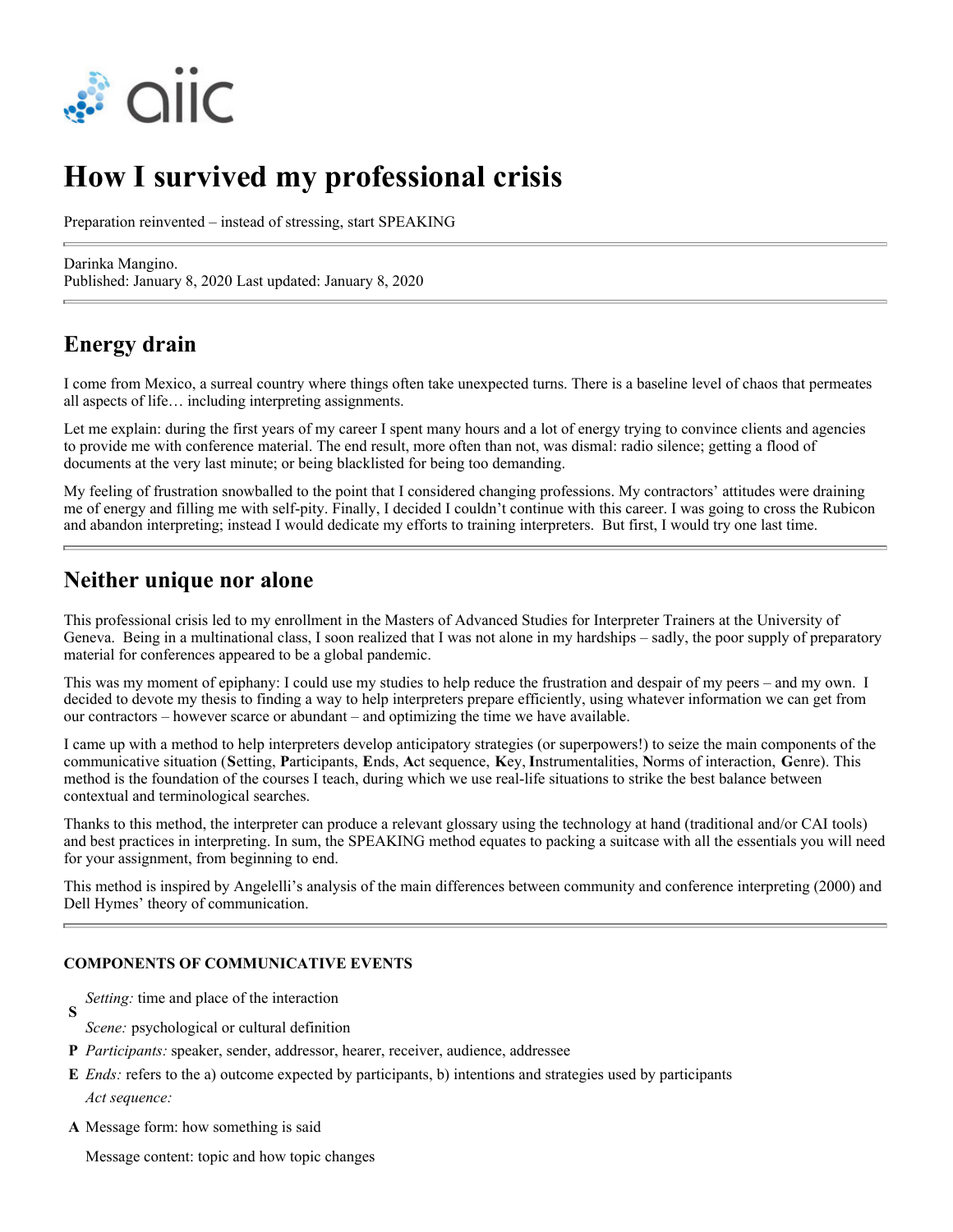**K**ey: provides modality, tone, manner or spirit in which a speech act is performed (serious, mock); non-verbal elements (use of anotheric) emphasis)

*Instrumentalities:*

**I** Forms of speech: languages, dialects, register

Channels: choice of oral, written or other medium of transmission of speech

**N** *Norms of interaction:* rules governing speech

*Norms of interpretation:* belief system of a community and framework of understanding exchanges

**G** *Genres:* genres of speech (poem, myth, tale, proverb, joke, etc.)

**Table 1.** The SPEAKING Acronym

Source: Hymes, 1986, pp. 59-65; Angelelli 2000, pp. 586-589

The potential use of the SPEAKING method in preparing interpreting assignments involves a prediction effort at the macro and micro levels. This theory is in keeping with the concept of *hypertext* developed by Pöchhacker to describe conferences as a unit and to explain the external factors that affect an interpreter's comprehension and preparation work (1992 in Ruiz-Rosendo 2006, p. 90).

The preparation strategy is customized to the requirements of the conference and the available material and time, providing a more structured and efficient preparation process.

## **Hypothetically SPEAKING**

### **An all-too-real imaginary assignment**

Let me illustrate by offering one imaginary example: during peak season you are hired to interpret a specialized conference on biodiversity at your local university titled: "Natural Selection & Sauropsida".

That is all you and your boothmates receive from your contractor. What can you possibly do?

On top of this, you have back-to-back jobs, and a very finite number of hours to prepare.

What do you need? Context? Terms? Both?

How can you divide the workload to optimize the time you have?

Despite your polite requests, only scant preparatory material has been supplied. You begin to hyperventilate.

### **Stop! Don't panic!**

I'm confident that my SPEAKING toolkit will help you to prepare. By going through the aspects of SPEAKING, you can ask relevant questions, such as:

**Setting:** "Have I worked for this client before?" "What information is publicly available from the organizers?" "Have I worked at this venue before?" "Can I advise my contractor of my needs to avoid on-the-spot issues?" "Are electronic devices allowed?" You may be able to find some useful information online, such as the agenda of the conference, and other clues….

**Participants:** "Who will be there?" If you're lucky enough to find a basic agenda, it could give you some hints. If this conference is addressed to laypeople, the information will be presented in a very didactic way. But if it's a meeting of experts, then you need to acquire enough basic understanding to be the voice of those experts who have shared knowledge but different languages. And they will *not* tone it down for the sake of the interpreters. What will it take for you to acquire a basic understanding of the subject matter?

**Ends:** "What is the purpose of the meeting?" By finding out what the desired outcome is, you will be better prepared to anticipate how the information will be presented. Perhaps the experts will share updates on their research, or previously unheard insights....

**Acts:** "What is the sequence of the acts of speech?" This reflects the strategies used to communicate an idea. If experts are sharing knowledge, you can expect a series of explanations and comparisons to substantiate their theories, and possibly challenges by dissenting colleagues.

**Key:** "How formal will the meeting be?" This aspect can help you anticipate whether changes of register will be an issue.

**Instruments:** "What mechanisms will be employed to deliver the speeches?" In an academic setting, for example, some speakers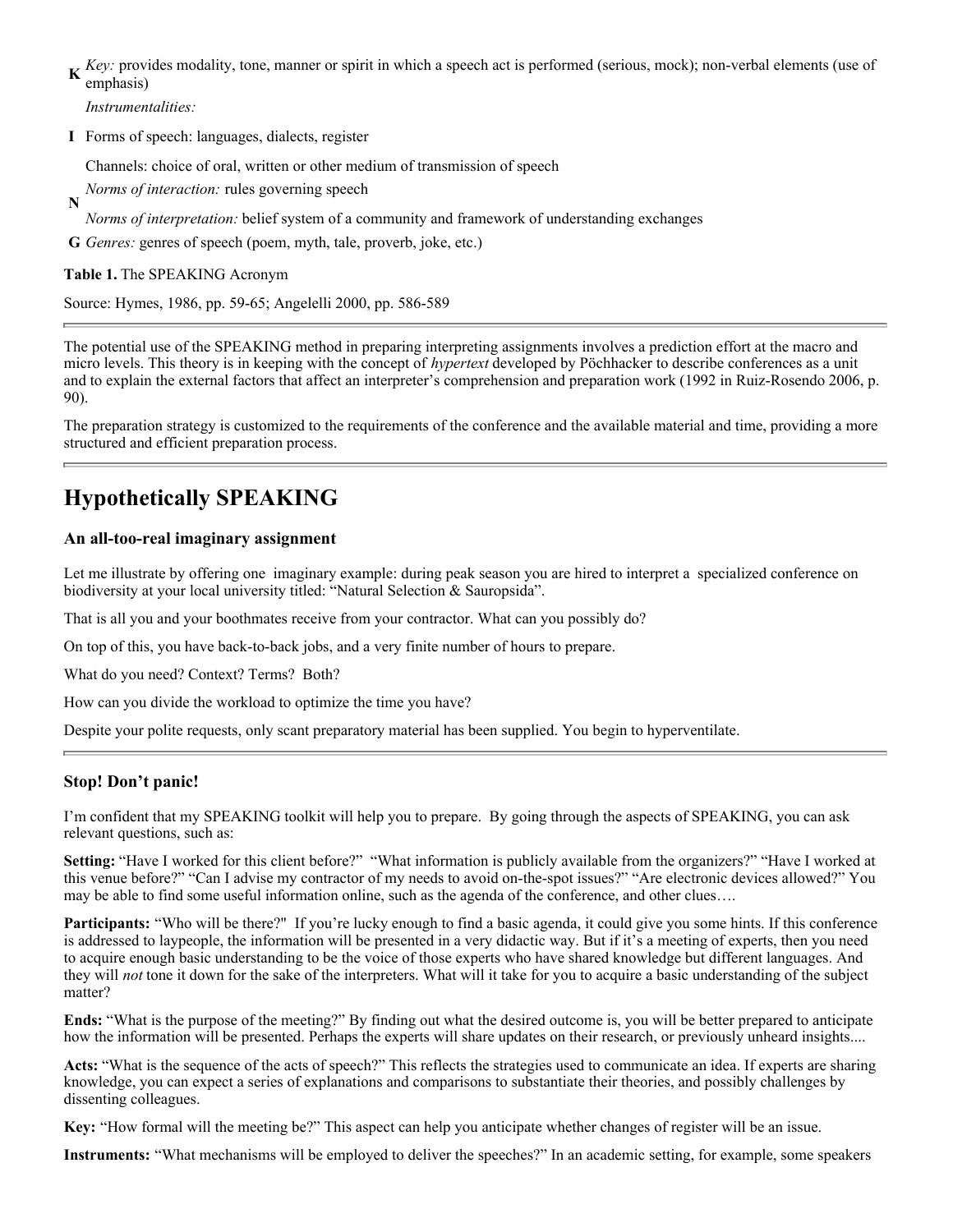might decide to deliver their papers in various languages via remote connections. If so, this could create further challenges for the interpreters. But if you can find this out in advance, you can request that the appropriate arrangements be made to ensure a professional interpreting experience.

**Norms of interaction:** "What is the meeting format?" By taking stock of previous experiences, you can anticipate the prevailing culture in a university setting: a Master of Ceremonies is likely to introduce the university authorities; the opening is likely to be very formal; there will probably be a series of presentations, and very short Q&A sessions.

**Genre:** "What kind of meeting is it?" By identifying the kind of meeting – conference, public hearing, seminar, training – you will have a clearer idea of the task ahead.

Now that you've quickly analyzed the big picture, you are in a much better position to collaborate with your boothmates, deciding what to include in your glossary and which tools are needed. If you get 800 pages to read, a term extractor could be the best tool to quickly process the material. Or perhaps a simple term search will suffice – and the AIIC website has a good selection of tricks of the trade.

When you arrive at the venue on the day of the conference, despite the scant material provided, you are prepared, confident and stress-free… well, almost stress-free!



Pixabay

Photo:

## **Avoiding stress, avoiding crisis**

In the hypothetical examples above, you can see that the SPEAKING method enables interpreters to acquirea much better grasp of their assignment in advance. Over time, this method becomes second nature, building your confidence as an experienced interpreter.

In retrospect, I can see now that if I had been more proactive and strategic in terms of what I used to request from clients and conference organizers, my preparation-related stress could have been greatly reduced, and my near burn-out averted.

The SPEAKING Method saved me from leaving the profession that I love. During the three years since its genesis, I have taught this method to over 500 conference, sign-language, indigenous language, court and medical interpreters at various conferences – FITE, CITI8, NAJIT, ATA, NETA, webinars by Lexica, Lexica-Cultural Bridges trainings, AIIC Training, and other on-demand courses for staff interpreters.